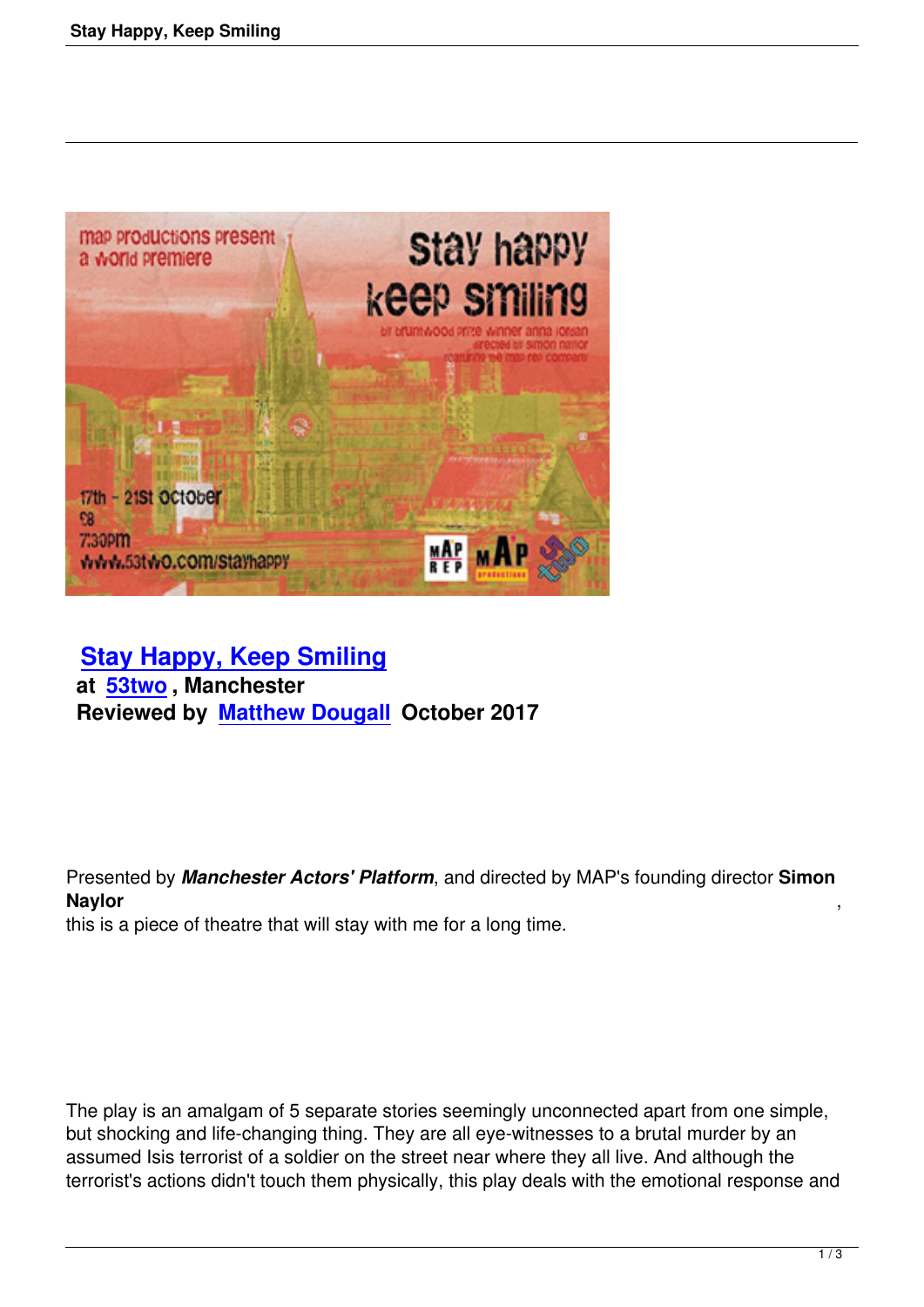recoil that witnessing the event has on them. How they are forever changed by it and how they try and cope with the vision and knowledge of it, and how those they love and those they live with try and understand too.

It doesn't sound much fun does it? And with such a title too, one might be forgiven for thinking this should really be a comedy. However, despite the darkness and seriousness of the subject matter, PTSD (something which rarely if ever gets explored), there are plenty of lighter moments in this piece. It is full of humanity and reality, exploring these issues with a gritty realism which we can relate to. In fact, put quite simply it was superbly written, by **Anna Jordan** - definitely a new playwright to keep an eye on!

The play runs approximately 80 minutes through, but the time flies by as you are completely immersed in these snippets of life - I was going to write 'vignettes', but that sounded far too affectatious for this somehow. And with some sensible and sensitive directing by **Simon Naylor** the play feels just about as real as a play can ever be.

**Charlie Young** plays a wife and mother who after witnessing the attack can no longer hold her two young children and watches them from afar. Her scene with her young son Aaron (played<br>superbly by 8 year old **Rueben Clarke**), and her revelations at the therapist **Rueben Clarke**), and her revelations at the therapist were spine-chillingly observed. Another very strong performance came from

## **Jake Ferretti**

playing Stefan. His coping mechanism seems to have unchanged him on the surface but dig deeper and it is there, it just needed a little provocation, provided ably by news reporter Lena ( **Lucy Ross-Elliott**

).